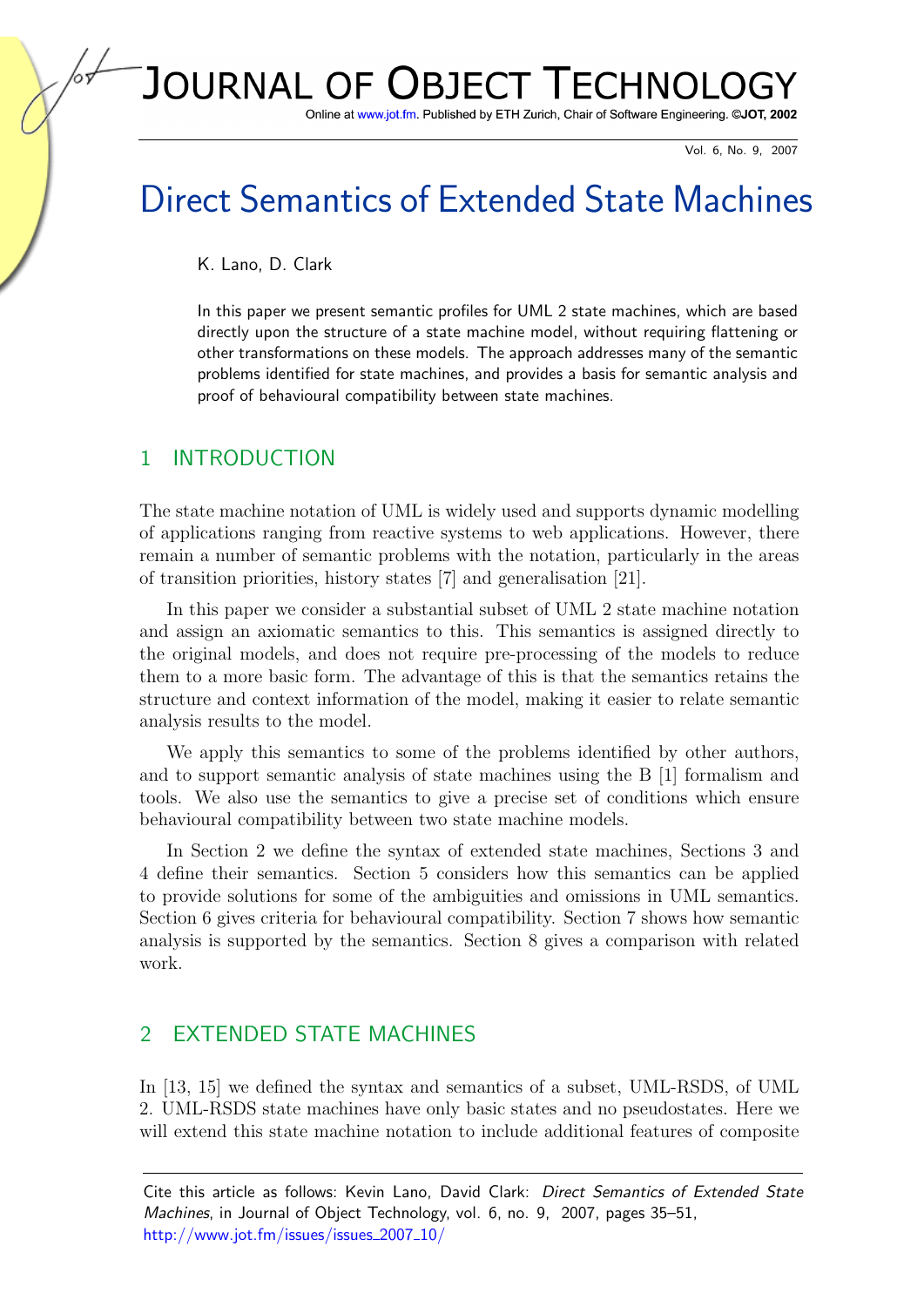states, deferred events, compound transitions (modelled as transitions with sets of sources and targets), history states and final states. Figure [1](#page-1-0) shows the subset of the UML 2 behaviour metamodel which we consider here. This omits junction, choice, entryPoint, exitPoint and terminate pseudostates, exit and do actions, and connection point references, and internal and local transitions, but otherwise is identical to the state machine metamodel of [\[20\]](#page-17-3).

In this paper we will mainly consider protocol state machines. These have transitions with postconditions instead of effects, and states without entry, exit or do activities. We will however consider the semantics of history states for such machines. State invariants will be allowed for both protocol and behavior state machines.



<span id="page-1-0"></span>Figure 1: Behaviour metamodel

A basic state is a state with region.size  $= 0$ , other states are composite states. A composite state with one region is termed an OR state, and a composite state with more than one region is termed an AND state. The default initial state of an OR state or region s will be denoted *initial*<sub>s</sub>.

In addition to the constraints on the metamodel defined in [\[20\]](#page-17-3), we require:

- 1. That regions and OR states always have a unique initial pseudostate, and unique default initial state, and at most one final state.
- 2. That default transitions from history states must have target a top-level substate of the container of the history state. The target state cannot be a pseudostate.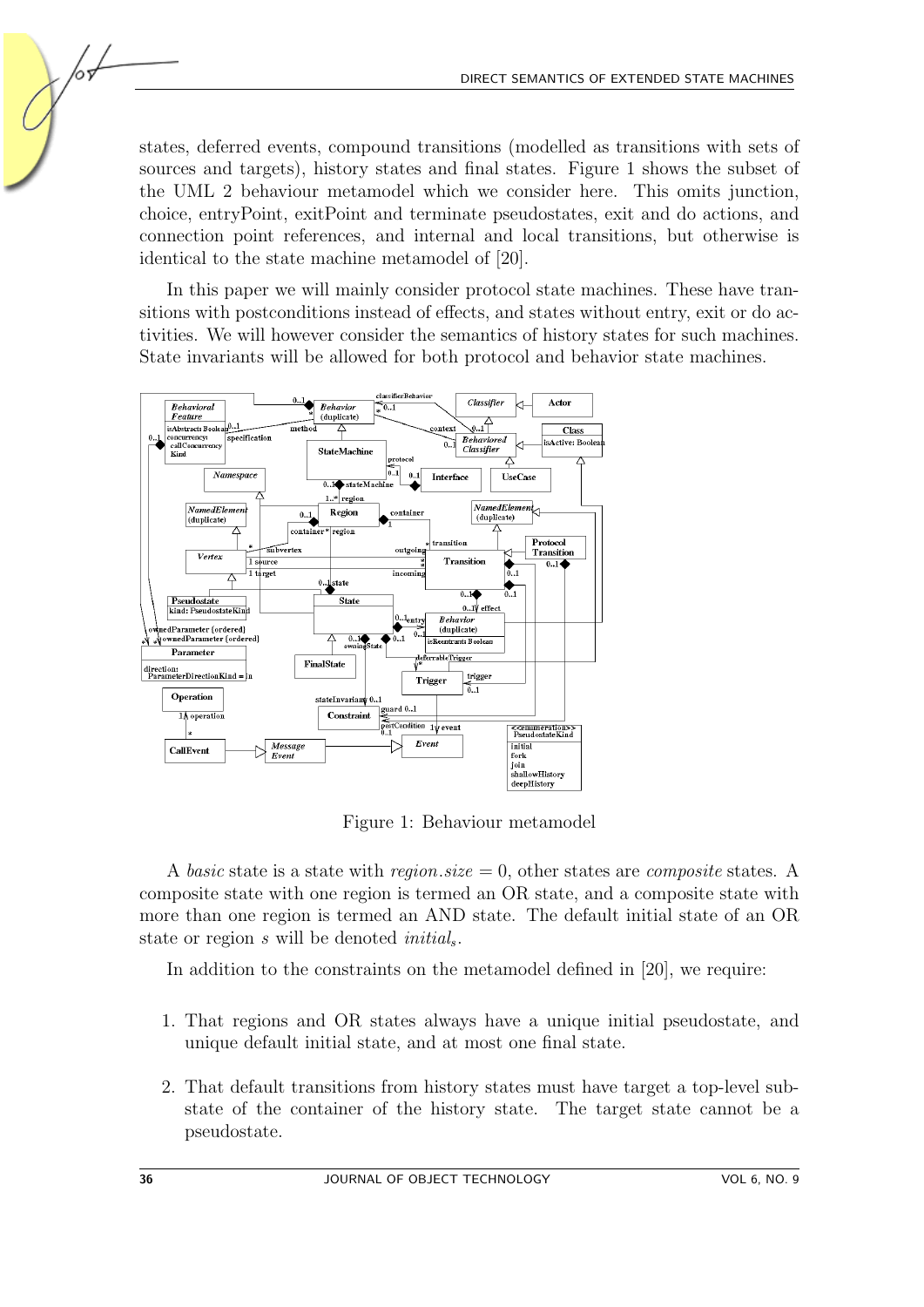3. Similarly the default transition from an initial state must have target a normal state in the same composite state at the same level as the initial pseudostate.

The notation  $s \subseteq s'$  means that  $s = s'$  or s is a (recursive) substate of s'.

Normally if one region  $r$  of an AND state has a final state, so should all regions of the AND state, otherwise a completion event from the AND state can never be triggered by reaching the final state of  $r$ .

## <span id="page-2-0"></span>3 SEMANTICS FOR UML STATE MACHINES

We give first the semantics for simple state machines as used in [\[15\]](#page-17-2), and then extend this to the full metamodel of Figure [1.](#page-1-0) The semantics of protocol and behavior state machines for a class C are incorporated into theories representing the semantics of  $C$ . This enables semantic checks of the consistency of the state machine models compared to the class diagram model.

The semantics is expressed in terms of temporal logic theories using the notation of Real-time Logic (RTL) and Real-time Action Logic (RAL) [\[10\]](#page-16-2). The reason for using this general framework is that related notations of UML, such as interactions, require explicit treatment of the times of events.

Each UML class and model is represented as a temporal logic theory, which has semantic elements representing structural and behavioral features of the class or model, and axioms defining their properties. A generic instance of C is represented as a theory  $\mathcal{I}_C$ , the class itself by a theory  $\Gamma_C$ , and models M by a theory  $\Gamma_M$ composed from the theories of the classes of M .

The following temporal logic notations are used to define the semantics:

- 1. The times  $\leftarrow (op(p), i), \rightarrow (op(p), i), \uparrow (op(p), i), \downarrow (op(p), i)$  of sending, request arrival, activation and termination of an operation execution  $(op(p), i)$ . These are enumerated by the index  $i : \mathbb{N}_1$  in order of the reception times  $\rightarrow (op(p), i)$ .
- 2. Formulae  $P\odot t$ , denoting that formula P holds at time t, and expressions  $e\otimes t$ denoting the value of expression e at time t.

As an example of this logic, we define the meaning of UML time triggers. A relative time trigger after  $T$  on a transition away from a state  $s$  represents that the transition should be taken if the state has remained occupied for at least T time units continuously:

 $duration(\varphi_s) \circledast now \geq T$ 

where  $\varphi_s$  expresses that s is occupied, and

 $duration(P)$  $\otimes t =$  $max({0} \cup {x : TIME \mid \forall y : TIME \cdot t - x \le y \land y \le t \Rightarrow P \odot y})$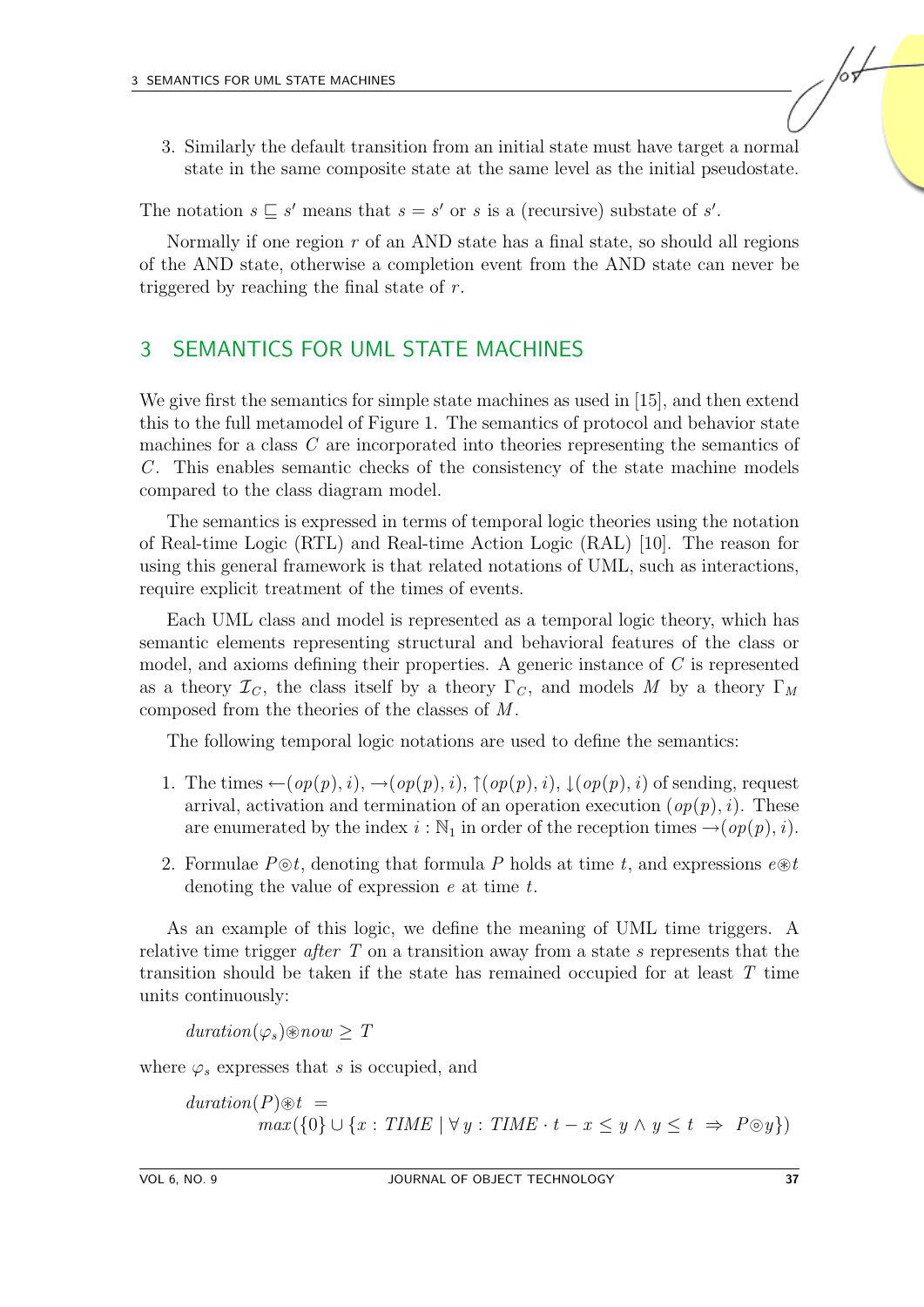## Protocol State Machines

<span id="page-3-1"></span>The semantics of a protocol state machine SC of a class C (for example, as in Figure [2\)](#page-3-0) is expressed as follows in the instance theory  $\mathcal{I}_C$ :

1. The set of states (normal states, including final states) is represented as a new enumerated type  $State_{SC}$ , and a new attribute c\_state of this type is added to  $\mathcal{I}_C$ . The axiom

 $c\_state \in States_C$ 

holds. Local attributes of the state machine are represented as attributes of  $\mathcal{I}_C$ .

- 2. We specify the initialisation  $c\_state := initial_{SC}$  of this attribute to the default initial state of  $SC$ . This initialisation is invoked by the  $C$  constructor operation  $init_{C}$  ("When an instance of a behaviored classifier is created, its classifier behavior is invoked", page 420 of [\[20\]](#page-17-3)).
- 3. Each transition tr from a state src to a state trg, triggered by  $m(x)$ , with guard G and postcondition Post, is represented as an additional pre/post specification of m (page 521 of  $[20]$ ):

 $(c\_state = src \land G)$ 

is added as an additional disjunct of the precondition of  $m(x)$ , and

 $(c_{\text{ }s \text{ } \text{ } s \text{ } \text{ } s \text{ } \text{ } c \text{ } \wedge \text{ } G) \text{ } @ \text{ } pre \Rightarrow (c_{\text{ }s \text{ } \text{ } t \text{ } \text{ } s \text{ } \text{ } \text{ } t \text{ } \text{ } a \text{ } \wedge \text{ } \text{ } Post)$ 

as an additional conjunct of the postcondition.



<span id="page-3-0"></span>Figure 2: Protocol state machine

Only operations with at least one transition in the state machine have such derived constraints – other operations are assumed not to change the state (page 521 of [\[20\]](#page-17-3)).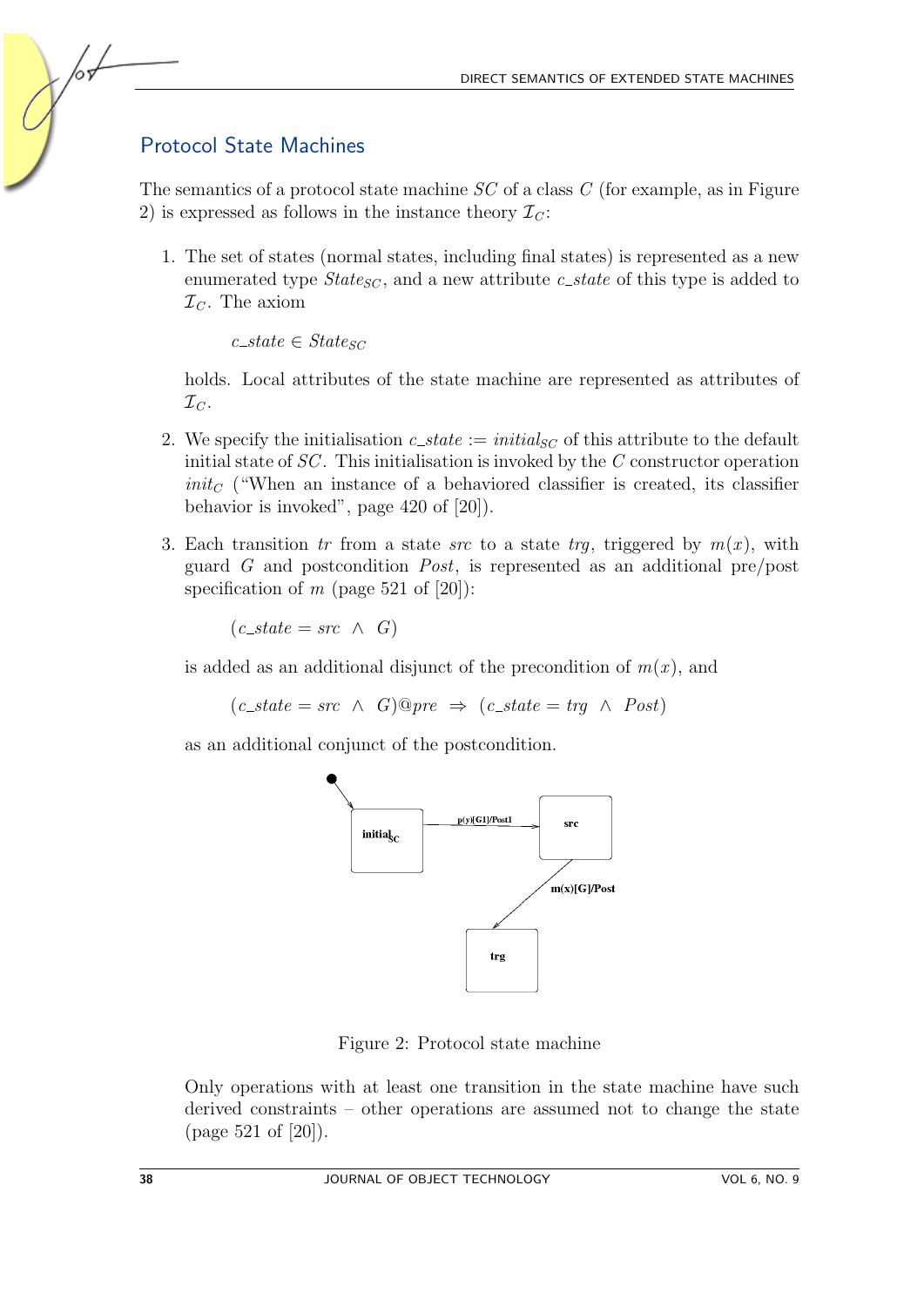4. State invariants  $Inv<sub>s</sub>$  have the semantics:

$$
(StateInv):c\_state = s \Rightarrow Invs
$$

The semantics of a flat behavioral state machine can also be defined in the instance theory of its associated class, using composite actions [\[15\]](#page-17-2).

### <span id="page-4-0"></span>4 SEMANTICS FOR EXTENDED STATE MACHINES

We extend the semantics of flat protocol state machines to state machines with OR and AND composite states, compound transitions and history and final states. The additional complexity introduces the possibility of alternative semantics, especially in the areas of transition priority and history state behaviour.

For each OR state  $s$  in the state machine, we define a state attribute  $state_s$ :  $State_s$  where  $State_s$  represents the set of normal states (including final states) directly contained in s. Regions of an AND state are also represented by a type and an attribute in the same manner (and so must be named). Each such OR state/region has a default initial state  $initial_s$  and each  $state_s$  is initialised to this value. If a final state is present, it is denoted by  $\text{final}_s$ . If s has a history pseudo-state as a direct substate, then an attribute  $\textit{last}_s : \textit{State}_s \cup \{\textit{unset}\}\$ is also introduced, to record the last active top-level substate of s. This is initialised to the value unset to indicate that no state of s has previously been occupied. When a final state of s is entered,  $last<sub>s</sub>$  is reinitialised to unset.

If the history state is a deep history, then a  $last_{ss}$  variable is added for each OR substate and subregion ss of s.

The top level states of the state machine itself are also represented by an attribute state : State.

For each state x in the state machine diagram, a predicate  $\varphi_x$  can be defined, which expresses that  $x$  is part of the current state configuration of the state machine (Table [1\)](#page-4-1).

| State s               | State predicate $\varphi_s$    |
|-----------------------|--------------------------------|
| Top-level state       | $state = s$                    |
| Immediate substate of |                                |
| OR state/region $r$   | $\varphi_r \wedge state_r = s$ |

<span id="page-4-1"></span>Table 1: State predicate

A predicate InitialState<sup>s</sup> expresses that the (recursive) initial state of s is occupied (Table [2\)](#page-5-0).

Using these predicates, the state-changing behaviour of transitions can be expressed as pre and post conditions. The *enabling condition enc*( $tr, s$ ) of a transition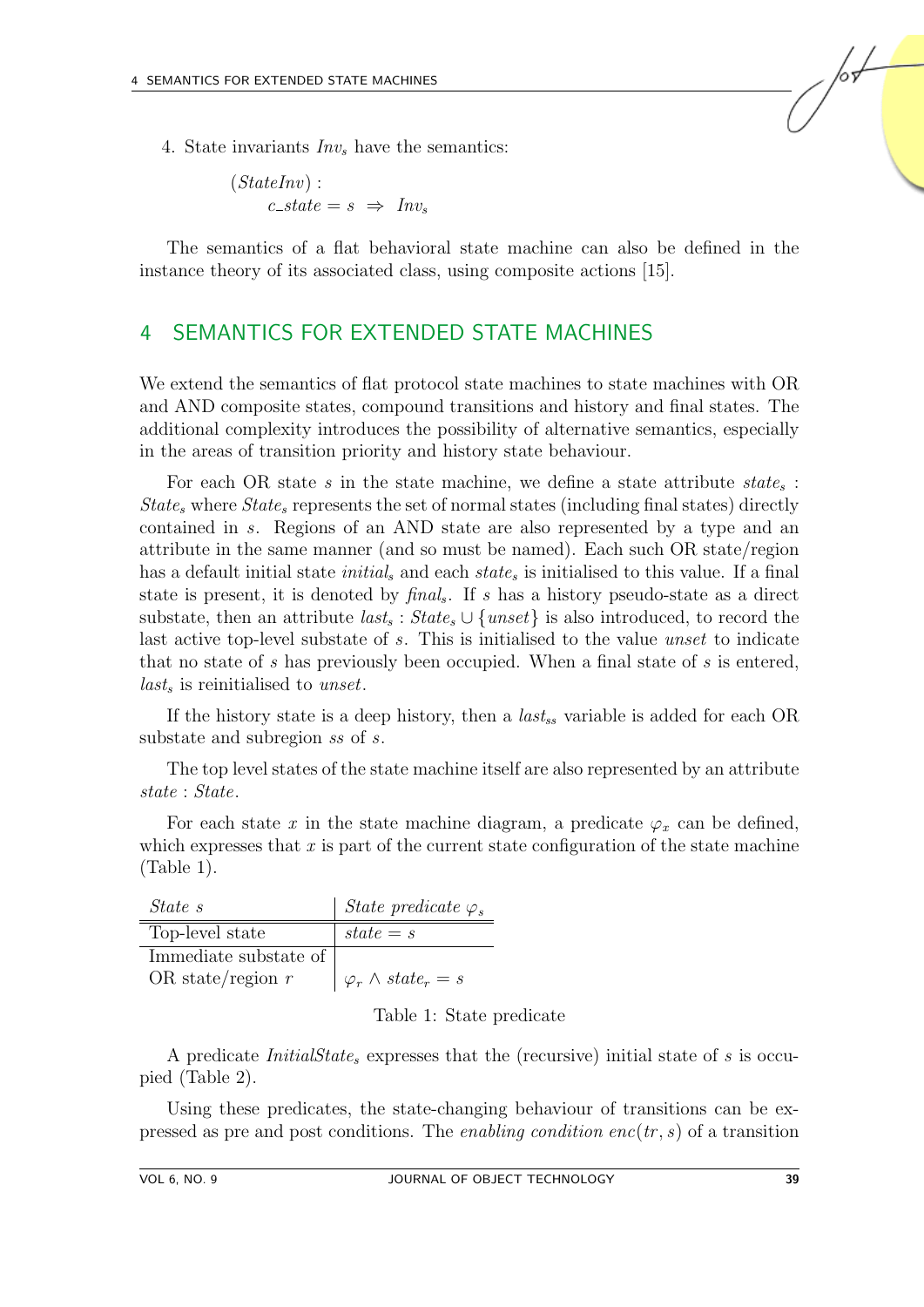| State s                              | $InitialState_s$                                                      |
|--------------------------------------|-----------------------------------------------------------------------|
| OR state, <i>initial</i> , basic     | $state_s = initial_s$                                                 |
| OR state, <i>initial</i> , composite | $state_s = initial_s \wedge InitialState_{initial_s}$                 |
| AND state                            | conjunction of <i>InitialState<sub>r</sub></i> for each region r of s |

<span id="page-5-0"></span>Table 2: Initial state predicate

tr

$$
s \rightarrow_{op[G]/Post} t
$$

from a state s is  $\varphi_s \wedge G$ , conjoined with  $\neg$   $(\varphi_{ss} \wedge G')$  for each different transition

 $tr' : ss \rightarrow_{op[G']/Post'} tt$ 

triggered by op on a state ss, ss  $\neq s$ , ss  $\sqsubseteq s$ .

This expresses that  $tr$  is only enabled on  $s$  if higher-priority transitions for the same trigger operation/event are not enabled.

The complete enabling condition of  $tr$  is the conjunction of the enabling conditions from each explicit source of  $tr$  ( $tr$  may be a compound transition with multiple source states  $sources(tr)$ :

$$
enc(tr) = \wedge_{s \in sources(tr)} enc(tr, s)
$$

The precondition derived from a transition tr triggered by  $op$  is then  $enc(tr)$ .

The enabling condition is a critical semantic aspect which can be defined in different ways to produce different semantic profiles for state machines. We could use an alternative definition  $enc'(tr)$ , which is the conjunction of  $enc(tr, s)$  for each explicit and implicit source s of  $tr$ . Implicit sources are those AND state regions which contain no explicit source of tr but will be exited when it takes place.

For the postcondition, there are several cases. A predicate  $Target_{tr}$  expresses what state(s) are directly entered because of the transition  $tr$  (Table [3\)](#page-6-0).

In the third and fourth cases,  $tr_0$  is a transition identical to  $tr$  except that it is targeted at the default history state of  $p$ . In the third case  $tr_i$  is a transition identical to tr except that its target is  $s_i$ , the substate of p equal to  $last_p$ . The difference between shallow and deep history is that in the former, composite substates of the last active state will be entered at their initial state, whilst with deep history they are entered at their last active state, defined by the predicate  $LastState_p$  (Table [4\)](#page-6-1). In the final case,  $tf$  is a transition composed from  $tr$  followed by any completiontriggered transitions triggered by reaching  $t$ , from  $p$  or (recursively) from superstates of p.

For transitions with multiple targets, the conjunction of the Target predicate for each target is taken.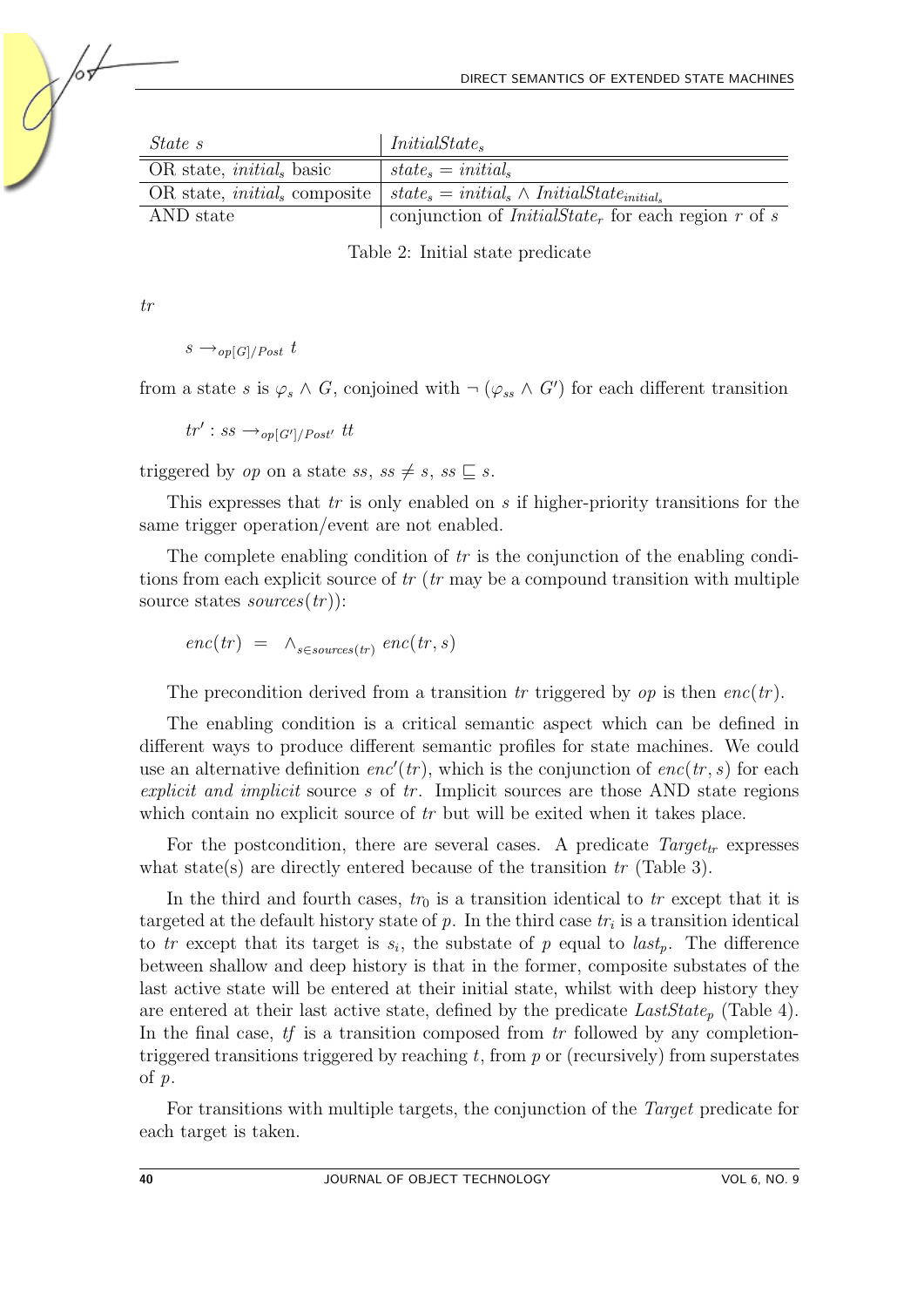| State t                                                                                                                                                                                                                    | $Target_{tr}$                                             |
|----------------------------------------------------------------------------------------------------------------------------------------------------------------------------------------------------------------------------|-----------------------------------------------------------|
| composite state                                                                                                                                                                                                            | $InitialState_t$                                          |
| basic non-history state                                                                                                                                                                                                    | $\varphi_t$                                               |
|                                                                                                                                                                                                                            |                                                           |
| shallow history state in OR-state/region $p \mid (last_{p} \mathbb{Q} pre = unset \Rightarrow Target_{tr_{0}}) \land$<br>with direct substates $\left( last_{p} \mathbb{Q} pre = s_{1} \Rightarrow Target_{tr_{1}}) \land$ |                                                           |
| $\{s_1, , s_m\}$                                                                                                                                                                                                           |                                                           |
|                                                                                                                                                                                                                            | $(last_p \mathbb{Q} pre = s_m \Rightarrow Target_{tr_m})$ |
| deep history state in OR-state/region $p$                                                                                                                                                                                  | $(last_p@pre = unset \Rightarrow Target_{tr_0}) \wedge$   |
|                                                                                                                                                                                                                            | $(last_p@pre \neq unset \Rightarrow LastState_p)$         |
| final state $\text{final}_p$                                                                                                                                                                                               | $Target_{tf}$                                             |

<span id="page-6-0"></span>

|  |  |  | Table 3: Target state predicate |
|--|--|--|---------------------------------|
|--|--|--|---------------------------------|

| State s                  | $LastState_s$                                                                         |
|--------------------------|---------------------------------------------------------------------------------------|
| OR state, $last_s$ basic | $state_{s} = last_{s}$                                                                |
|                          | OR state, last, composite $\vert$ state, $=$ last, $\wedge$ LastState <sub>last</sub> |
| AND state                | conjunction of $LastState_r$ for each region r of s                                   |

<span id="page-6-1"></span>Table 4: Last state predicate

In addition to the postcondition describing the direct target, the transition may also cause other states to be reinitialised. After taking account of the effect of history and final states, for each AND composite state x, if transition tr causes x to be entered, then all the regions of  $x$  which do not contain an actual target of tr must be reinitialised. This additional effect (which may apply to several AND compositions) is expressed by a predicate  $ReInit_{tr}$ .

The complete postcondition of tr is the conjunction of its explicit postcondition, its target state predicate(s), and  $ReInit_{tr}$ .

Axioms 1 and 2 of Section [3](#page-3-1) can therefore be restated using the  $state<sub>r</sub>$  variables for each OR state and region  $r$ . Axiom 3 applies with the pre and postconditions derived from each transition as described above. Axiom 4 holds in the form

 $\varphi_s \Rightarrow \mathit{Inv}_s$ 

for each state s.

Other elements of UML state machine notation can also be given a semantics:

1. If event e is deferred in state s, which also has a set of explicit transitions  $tr_i : s_i \longrightarrow_{e[G_i]/Post_i} t_i$  for e, where  $s_i \subseteq s$ , then this means that e cannot be consumed unless one of these transitions is enabled:

$$
\forall i : \mathbb{N}_1 \cdot (\varphi_s \Rightarrow \mathit{enc}(tr_1) \lor \dots \lor \mathit{enc}(tr_n)) \odot \uparrow (e, i)
$$

This is in accordance with the semantics of [\[20\]](#page-17-3), whereby substates which accept an event override superstates which defer it.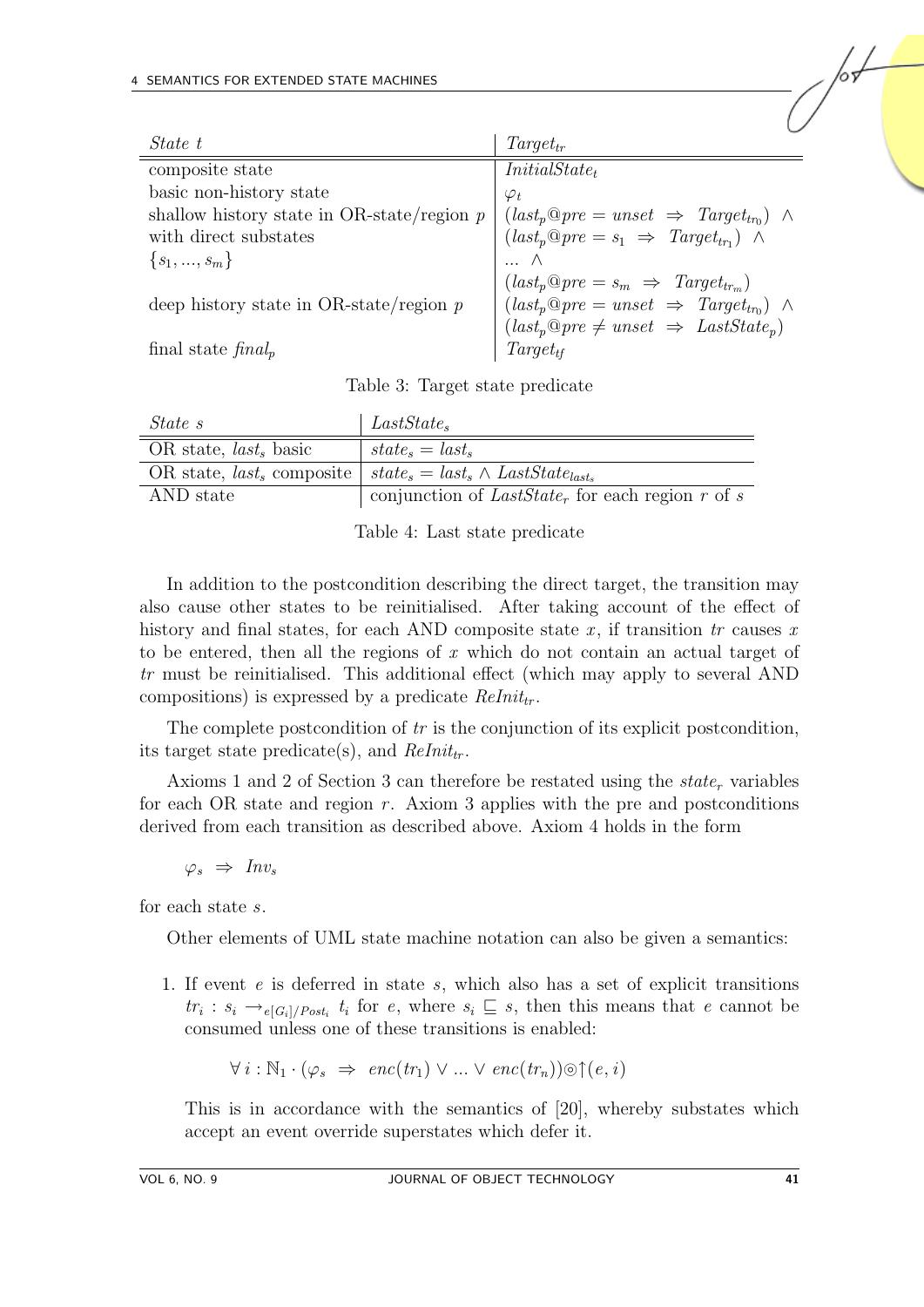2. Internal transitions  $\rightarrow e_{[G]/Post}$  of state s are expressed as pre and post-conditions of e with the form  $\varphi_s \wedge G$  and  $(\varphi_s \wedge G) @ pre \Rightarrow \varphi_s \wedge Post$ 

The semantic definition for behavioral state machines is similar, except that we need to define the sequence of actions executed by a transition, in addition to the target state predicate.

### <span id="page-7-0"></span>5 SOLUTIONS FOR SEMANTIC PROBLEMS

Many of the semantic problems identified in [\[7\]](#page-16-0) remain in the UML 2 state machine notation definitions of [\[20\]](#page-17-3). In particular, the definitions of transition priority have not been improved and remain ambiguous: "The priority of joined transitions is based on the priority of the transition with the most transitively nested source state" (page 547 of [\[20\]](#page-17-3)). Page 548 of [\[20\]](#page-17-3) gives an algorithm for calculating the fired set of transitions when an event occurs, this algorithm involves starting from "innermost nested simple states", which does not resolve cases such as Figure [3,](#page-7-1) reproduced from [\[7\]](#page-16-0). We assume that all the transitions are triggered by the same event and have true guards.



<span id="page-7-1"></span>Figure 3: Priority examples

Our semantics defines solutions to the problems of ambiguity and imprecision of UML identified in [\[7\]](#page-16-0) for transition priority and history states. For priority the semantics implies that a transition  $t$  has priority over another  $t'$  in state  $s$  if  $t$  is enabled in this state and  $t'$  is not.

For history states, the semantics means that the history of an OR state/region is always unset by entering a final state (page 536 of [\[20\]](#page-17-3)), and that this history is independent of the history of any other state in the model.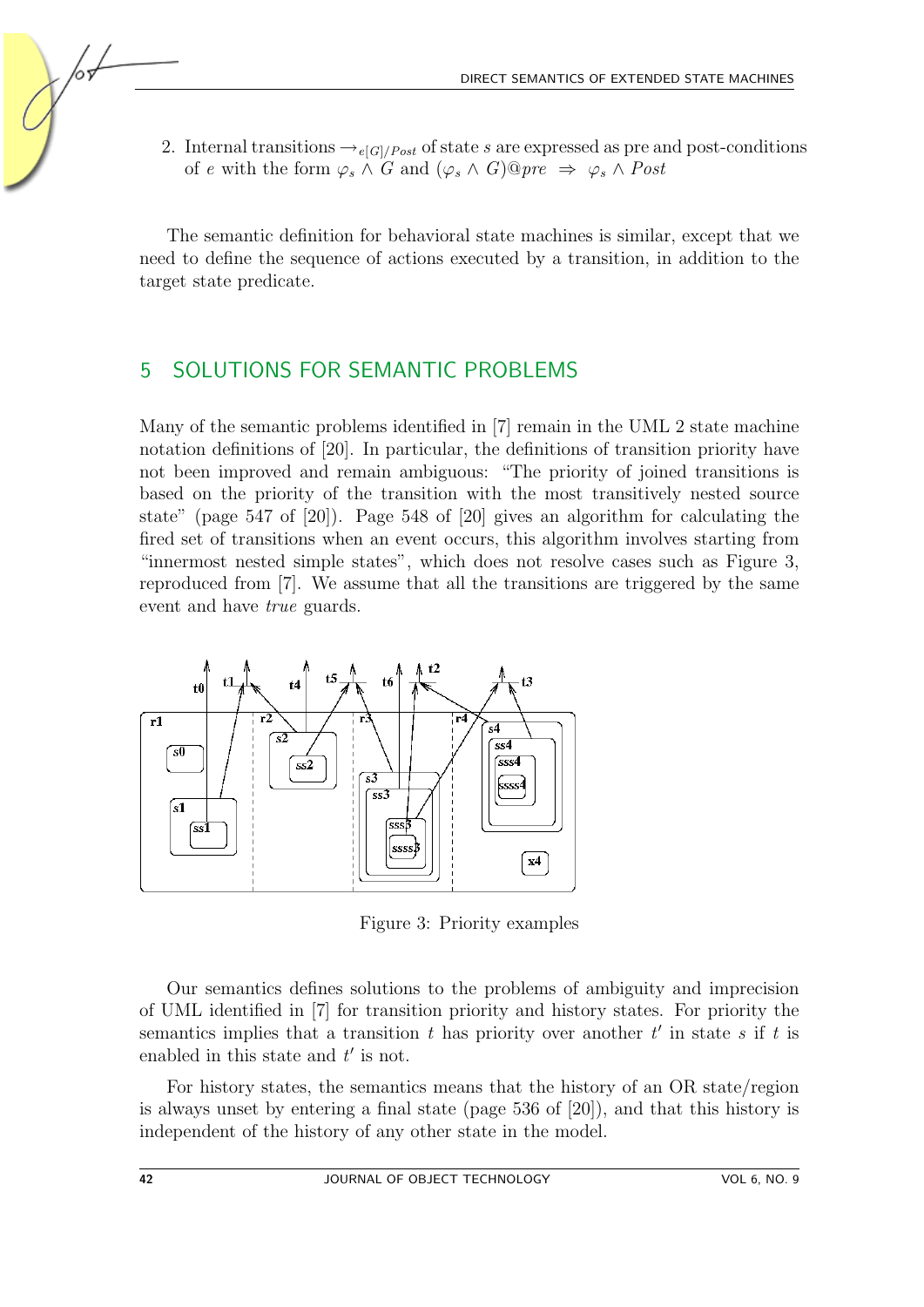#### Transition priorities

We define that transition  $t$  has priority over transition  $t'$  (for the same trigger) in a state s if

 $\varphi_s \Rightarrow \mathit{enc}(t) \land \neg \mathit{enc}(t')$ 

In the example of Figure [3](#page-7-1) we have:

 $enc(t_0) \equiv state_{r1} = s1 \wedge state_{s1} = ss1$  $enc(t_1) \equiv state_{r1} = s1 \wedge state_{s1} \neq ss1 \wedge state_{r2} = s2 \wedge state_{s2} \neq ss2$  $enc(t_2) \equiv state_{r3} = s3 \wedge state_{s3} = ss3 \wedge state_{ss3} = sss3 \wedge$  $state_{ss3} = ssss3 \wedge state_{r4} = s4 \wedge state_{s4} \neq ss4$  $enc(t_3) \equiv state_{r3} = s3 \wedge state_{s3} = ss3 \wedge$  $state_{ss3} = sss3 \land state_{sss3} \neq ssss3 \land state_{r4} = s4 \land state_{s4} = ss4$  $enc(t_4) \equiv state_{r2} = s2 \wedge state_{s2} \neq ss2$  $enc(t_5) \equiv state_{r2} = s2 \wedge state_{s2} = ss2 \wedge state_{r3} = s3 \wedge state_{s3} \neq ss3$  $enc(t_6) \equiv state_{r3} = s3 \wedge state_{s3} = ss3 \wedge state_{ss3} \neq sss3$ 

When no clear highest priority transition exists from a particular state combination, such as s0, ss2, ssss3 and ss4, then no transition is enabled.

Non-determinism still remains possible in UML state machines, in the cases:

- 1. Two transitions with the same priority can be enabled at the same time from the same state (conflicting transitions). For example,  $t_0$  and  $t_4$  and  $t_6$  are all enabled in the state  $ss1$ ,  $s2$ ,  $ss3$  (not  $sss3$ ) and  $x4$ .
- 2. The order of entry actions to orthogonal regions, exit actions from orthogonal regions, and actions on transitions executed in orthogonal regions as part of the same event reaction are undefined (page 547, [\[20\]](#page-17-3)).
- 3. The choice of enabled transitions exiting a choice point is not defined (page  $555, [20]$  $555, [20]$ .

The first indicates a potential inconsistency in a state machine model and should be eliminated: it can be checked statically, since the enabling conditions (omitting transition guards) consist only of equalities and inequalities over finite sets. The second can be modelled using a parallel execution operator || [\[15\]](#page-17-2), which permits either concurrent or interleaving implementations. The third indicates an ambiguous model, which should be made unambiguous by refining the conditions concerned.

If we take the stronger definition of enabling,  $enc'$  from Section [4,](#page-4-0) then many cases of transitions which conflict under the *enc* definition no longer conflict.  $t_0$ for example has the implicit source  $r2$ , which is disabled if  $t_4$  is enabled. However, this definition is further from the visual representation, since it requires the determination of the (possibly non-obvious) implicit sources of transitions.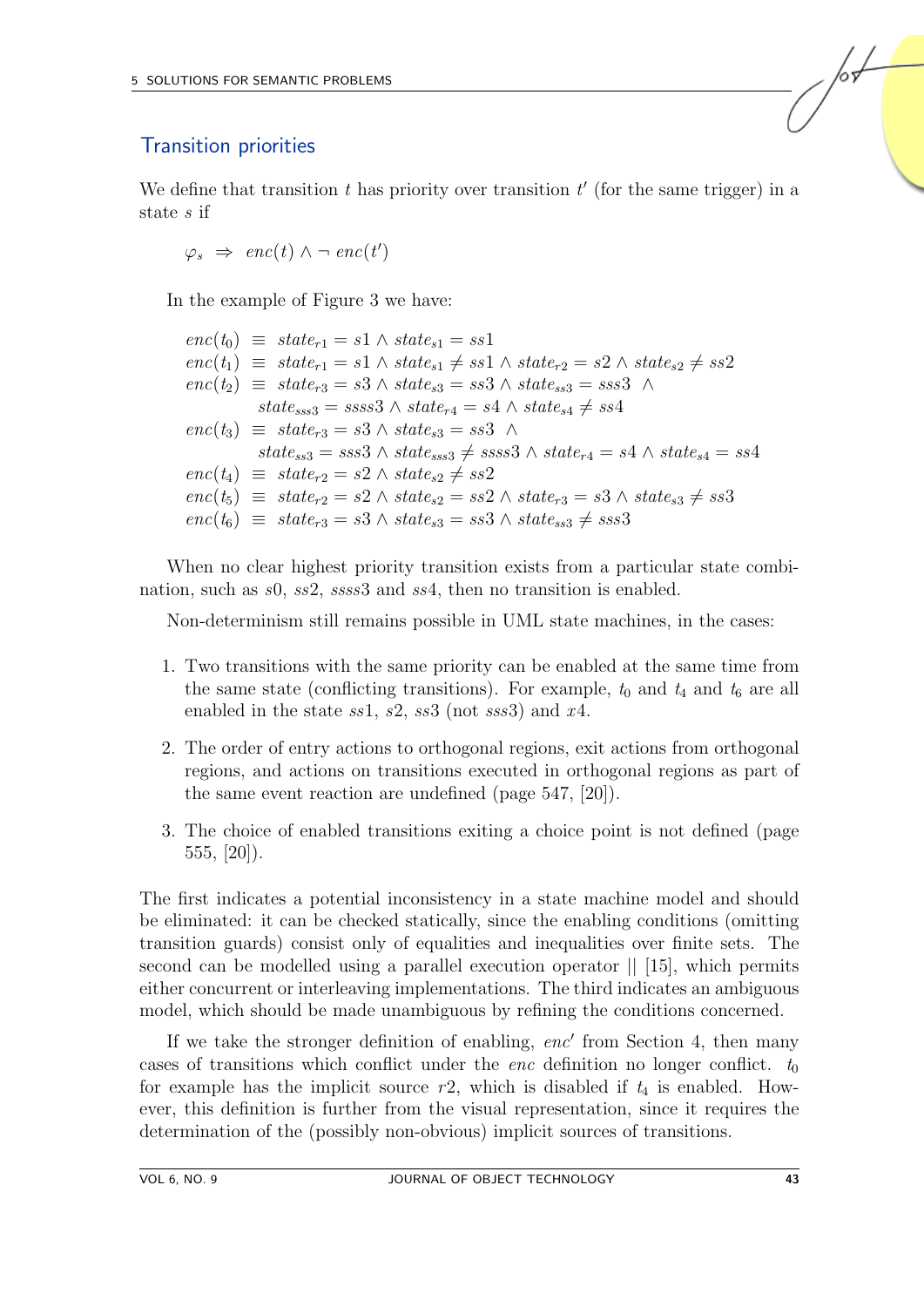#### History states

The UML documents also do not clearly define the meaning of history states. Page 523 of [\[20\]](#page-17-3) states "deepHistory represents the most recent active configuration of the composite state that directly contains this pseudostate (eg, the state configuration that was active when the composite state was last exited)". This suggests a semantics where 'most recent active' means 'the state from which the composite state was last exited'. But page 528 of [\[20\]](#page-17-3) says instead that deep history can be defined even if no exit from the composite state has taken place. We assume that 'most recent active' means 'most recently active before the transition to the history state', regardless of whether the transition came from inside or outside of the composite state.

Our semantics also resolves the problems of history states described by [\[7\]](#page-16-0). Figure [4](#page-9-0) illustrates the problems identified in [\[7\]](#page-16-0).



<span id="page-9-0"></span>Figure 4: Example of history states

These problems are:

- 1. It is not clear if default transitions from history states must go to normal nonfinal states (not pseudostates or final states). We have enforced this restriction.
- 2. The notion of 'last active' state is ambiguous, it is not clear if this can include final states of composite states (cf. example 3 below). We enforce that final states cannot be considered as being last active states, instead, entry to a final state resets the record of the last active state in the composite state. The reason for this decision is that we consider final states only have a meaning as a signal that the containing state has completed its activity.
- 3. Do history states of nested states affect deep history entry to these states? In our semantics they do not, only the last active states of these states determine the target of a deep history entry to an already visited state (cf. example 1 below).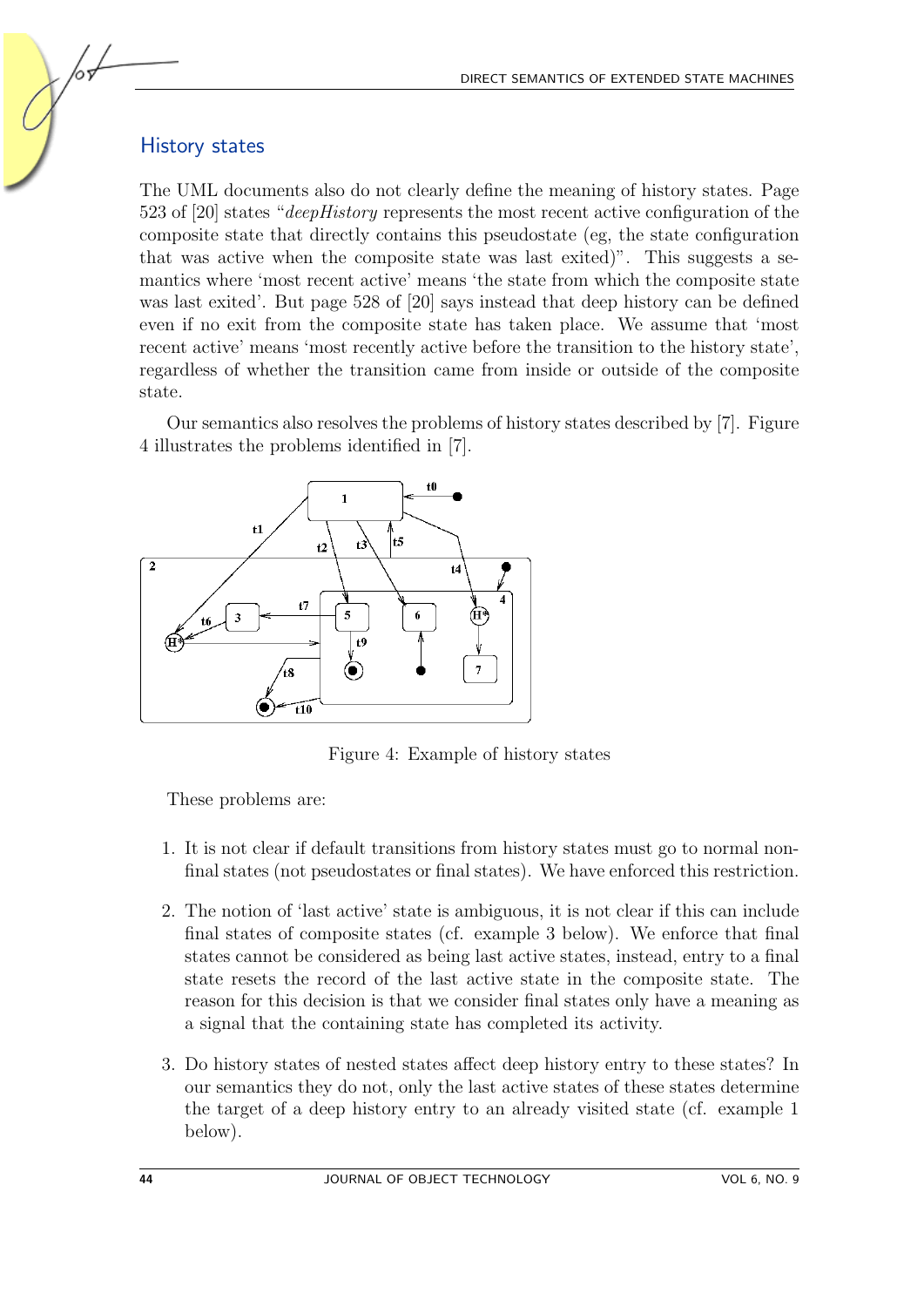4. Does the reset of the last active state in a composite state  $p$  on entry to  $p$ 's final state also reset the records of last active state in its substates? In our semantics it does not, the reset only applies to  $p$  (cf. example 2 below).

Tables [5,](#page-10-0) [6](#page-10-1) and [7](#page-10-2) illustrate the effect of our semantics in some scenarios of Figure [4.](#page-9-0) We assume that all transitions have different triggers, and that only  $t_8$ has a completion event trigger.

|             |         | Transition   new state   new value of last <sub>2</sub>   new value of last <sub>4</sub> |       |
|-------------|---------|------------------------------------------------------------------------------------------|-------|
| $t_{0}$     |         | unset                                                                                    | unset |
| $t_3$       | 2, 4, 6 |                                                                                          |       |
| $t_{5}$     |         |                                                                                          |       |
| $t_2$       | 2, 4, 5 |                                                                                          | 5     |
| $t_7$       | 2, 3    |                                                                                          | 5     |
| $t_{\rm 6}$ |         |                                                                                          |       |

<span id="page-10-0"></span>Table 5: History example 1

In Table [5](#page-10-0) the most recently occupied substate of state 2, prior to the transition t6 to 2's history state, is the actual destination of this transition, in this case it is the state 3.

|           |                     | Transition   new state   new value of last <sub>2</sub>   new value of last <sub>4</sub> |       |
|-----------|---------------------|------------------------------------------------------------------------------------------|-------|
| $\iota_0$ |                     | unset                                                                                    | unset |
| $t_2$     | 2, 4, 5             |                                                                                          |       |
| $t_{10}$  | $2, \text{final}_2$ | unset                                                                                    | 5     |
| $t_5$     |                     | unset                                                                                    | 5     |
|           |                     |                                                                                          |       |

<span id="page-10-1"></span>

| Table 6: History example 2 |
|----------------------------|
|----------------------------|

In Table [6](#page-10-1) the history of state 2 is unset by the transition  $t_{10}$  to its final state, but the history of state 4 is not unset, since it never enters its final state in this example.

|          |                     | Transition   new state   new value of last <sub>2</sub>   new value of last <sub>4</sub> |       |
|----------|---------------------|------------------------------------------------------------------------------------------|-------|
| $\tau_0$ |                     | unset                                                                                    | unset |
| $t_2$    | 2, 4, 5             |                                                                                          |       |
| $t_{9}$  | $2, \text{final}_2$ | unset                                                                                    | unset |
| $t_5$    |                     | unset                                                                                    | unset |
|          |                     |                                                                                          |       |

<span id="page-10-2"></span>Table 7: History example 3

In Table [7](#page-10-2) the transition t9 leads to the final state of state 4 and triggers t8 which also unsets state 2's history, thus subsequent entry to the history state of 2 uses the default history transition of this state.

/or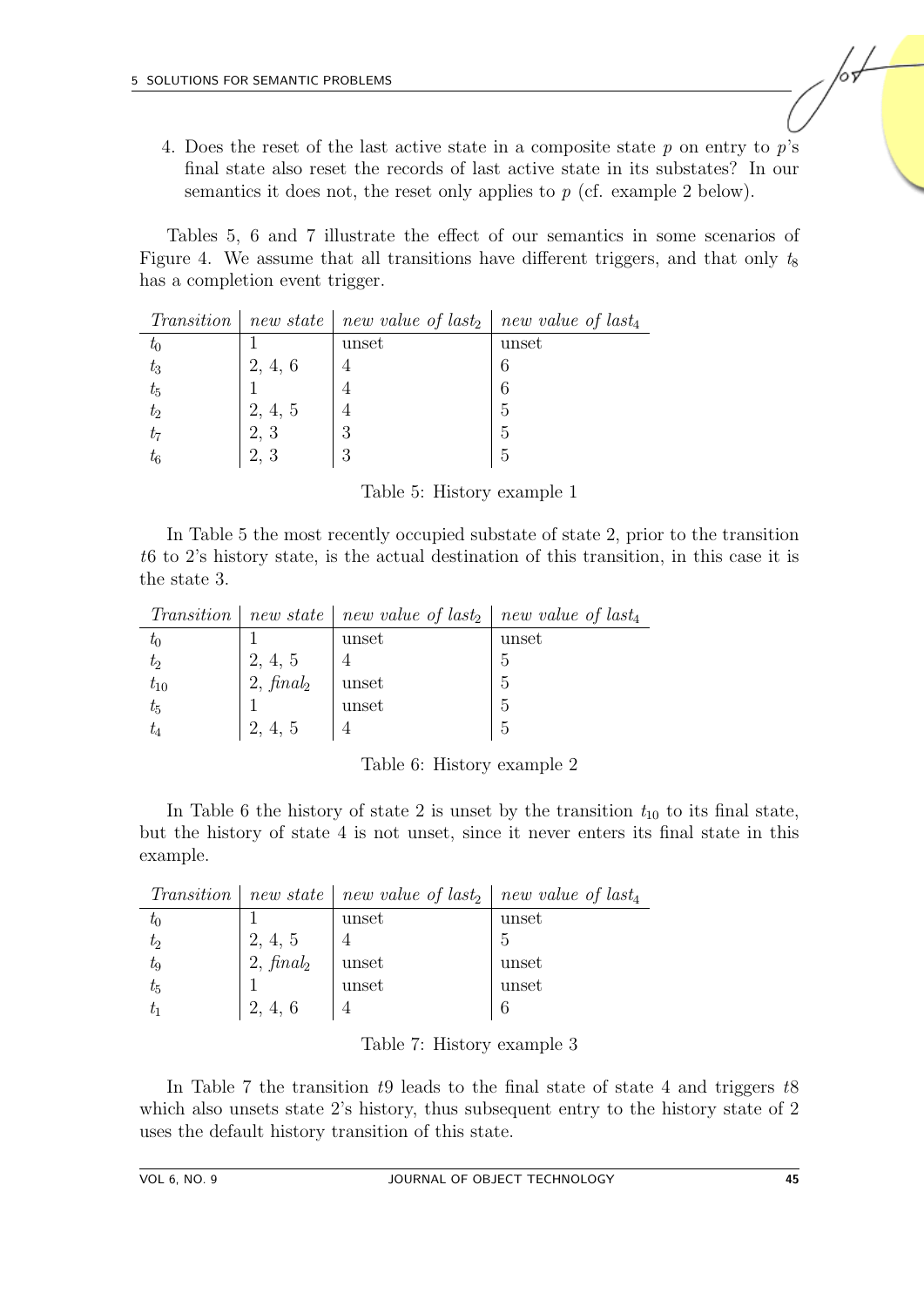## <span id="page-11-0"></span>6 BEHAVIOURAL COMPATIBILITY

Behavioural compatibility is the requirement that the specified behaviour of a superclass object should not be violated by a subclass object.

In the UML 2 documents various transformations on state machines are proposed for extending a superclass state machine to a subclass machine (page  $548$  of  $[20]$ ): splitting a source state, adding states to a composite state, etc. The transformations aim to preserve the capability of clients to invoke particular sequences of operations, however the behaviour of these same sequences of operations may be unexpected to the client who only knows the superclass specification.

In particular, transitions should only have their target state replaced by a more specific state (corresponding to a strengthened postcondition) rather than an arbitrary state (as in [\[20\]](#page-17-3)), and it is valid for transitions to be entirely replaced by a set of more specific transitions for the same trigger.

To ensure semantic behavioural compatibility, we can define three syntactic conditions on the protocol state machine  $C$  of a subclass  $CC$  of a class  $AC$  and the protocol state machine A of  $AC$  [\[11,](#page-17-4) [12\]](#page-17-5):

- 1. Refinement: For every state s of C, there is a state  $\sigma(s)$  of A, and for every transition tr of C triggered by an operation of AC there is a transition  $\sigma(tr)$ of A such that:
	- (a)  $\sigma(s)$  is initial in A if s is initial in C.
	- (b)  $\sigma(tr): \sigma(s) \to \sigma(t)$  in A if  $tr: s \to t$  in C.
	- (c) tr and  $\sigma(tr)$  have the same trigger.
	- (d)  $Post_{tr} \Rightarrow Post_{\sigma(tr)}$

This means that any behaviour of  $C$  must satisfy the specifications of behaviour of A.  $\sigma$  is termed an *abstraction morphism*.

2. Adequacy: For each state s of A there is at least one state  $s'$  of C such that  $\sigma(s') = s$ . The disjunction of the state invariants of all such s' is equivalent to the state invariant of s. If s is initial in  $A$ , so is one of the s' in  $C$ .

For each transition  $tr : s \to t$  in A there are transitions  $tr' : s' \to t'$  of C such that  $\sigma(tr') = tr$ , for every state s' such that  $\sigma(s') = s$ . The disjunction of guards of the  $tr'$  with source a particular such s' should be equivalent to the guard of tr.

This means that behaviour defined in the superclass must also be defined in the subclass.

3. Locality: If a new operation op of CC has a transition  $tr : cs \to ct$  in C for which  $\sigma (cs) \neq \sigma (ct)$ , or which modifies any data feature of AC, then op must (in terms of its effect on the data of  $AC$  and state of A) be expressible as a procedural combination of operations of AC .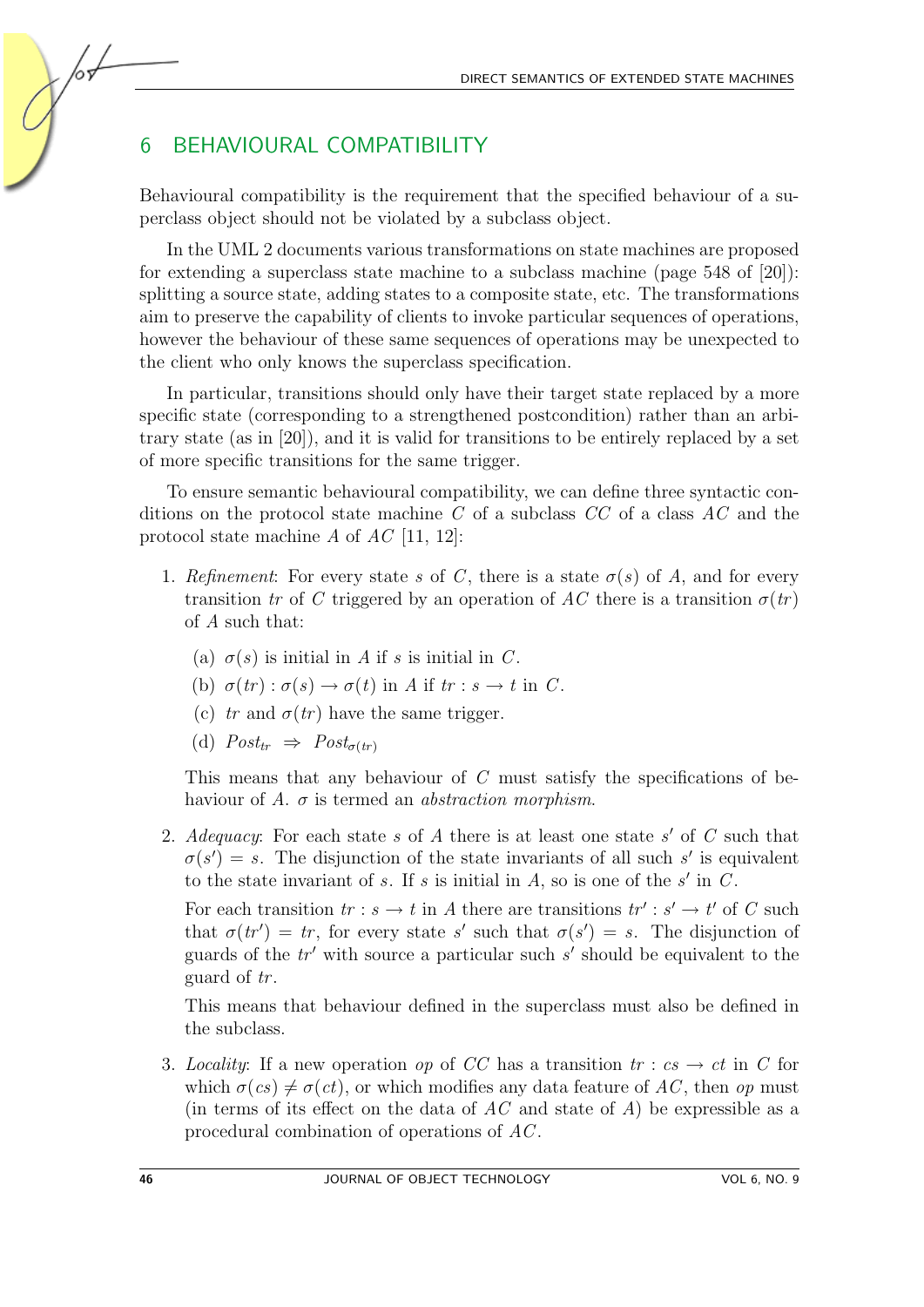These conditions can be formally deduced from the requirement that the semantics of CC together with C, as a theory, is a theory extension of the theory of AC and A [\[11\]](#page-17-4). Refinement and adequacy also correspond to the usual definition of refinement in state-based system specification [\[1\]](#page-16-1). The locality condition is a consequence of the frame axiom [\[8\]](#page-16-3), and corresponds to Liskov's composition requirement for new operations introduced in subclasses [\[18\]](#page-17-6), with respect to observational equivalence under the query operations of the superclass: it ensures that clients of the subclass do not see unexpected behaviour – new transitions and pathways between states not present in the superclass specification.

This definition can also be used for extended state machines, with the additional restriction that  $\sigma$  must respect state nesting: if  $s \sqsubseteq_C s'$  then  $\sigma(s) \sqsubseteq_A \sigma(s')$ .

In addition, if a transition tr of C has multiple sources  $s_1, ..., s_n$ , then  $\sigma(tr)$ must have the set  $\sigma(s_1), \ldots, \sigma(s_n)$  as its set of sources. Similarly for target states.

If s' is initial in an OR state or region s in C, then either  $\sigma(s') = \sigma(s)$ , or  $\sigma(s')$ is initial in  $\sigma(s)$ .

For extended state machines the abstract and concrete states are both defined as state configurations, in terms of tuples of OR and region state variables. The condition of adequacy means that for each abstract state (configuration)  $s$ , every concrete state (configuration)  $s'$  which abstracts to  $s$  must have the same possible behaviour as s with regard to the operations of the generalised model.

Using the above conditions, we can verify that many generalisation transformations on state machines are semantically correct:

- 1. A postcondition of a transition can be strengthened.
- 2. A transition can be split into several cases from the same source state, with guards logically partitioning the original guard, and with targets equal to the original target [\[5\]](#page-16-4).
- 3. A new region can be added to a concurrent composite state, provided this region has no trigger in common with transitions which exit the existing composite state. It is valid to refer to the state of this region in the transition guards of other regions – provided that all possible states of the new region are alternatives in the guards of the refined transitions from any particular state (Figure [5\)](#page-13-1).

Other generalisation transformations can be proved correct by direct reference to the semantics. For example, introducing a deferral of an event leads to a stronger semantic theory for a state machine, and hence a semantic subtyping. Introducing a history pseudostate into an OR-state/region without a history pseudostate is also a refinement, as is interchanging H and  $H*$  pseudostates in a region/OR-state which contains only basic substates.

Once a transformation has been proved correct, it can be used as required to produce or verify correct refinements, without requiring repetition of the proof.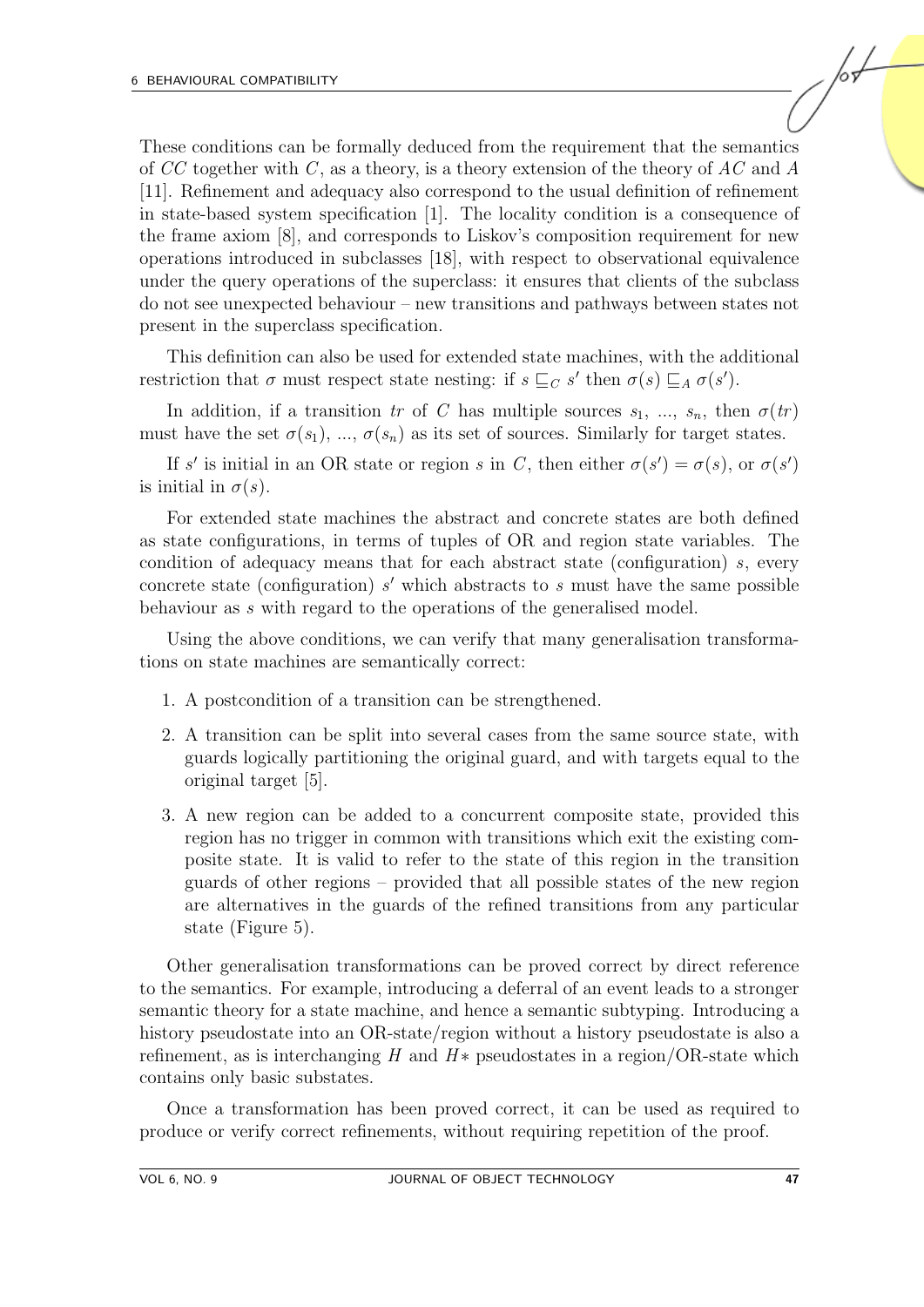

<span id="page-13-1"></span>Figure 5: Adding a region

## <span id="page-13-0"></span>7 SEMANTIC ANALYSIS

Semantic analysis of UML models is necessary to ensure their internal consistency and their correctness with respect to requirements. Instead of writing new analysis tools, the UML-RSDS tools utilise translations to the formal notations B and SMV to make use of the existing industrial-strength tools for these notations. The translations are based directly on the semantics given above, so that the translations preserve the meaning of the UML models and enable immediate interpretation of analysis results in terms of the original models.

The UML-RSDS tools express the semantics of a state machine for a class by extending the class diagram with additional enumerated type definitions for the State<sub>s</sub> types of Section [4,](#page-4-0) new attributes of the class for each state<sub>s</sub> variable, and new pre and postconditions of the operations.



<span id="page-13-2"></span>Figure 6: Translation example

For example, the state machine of Figure  $6$  for a class  $C$  is interpreted as the following definition of op:

op()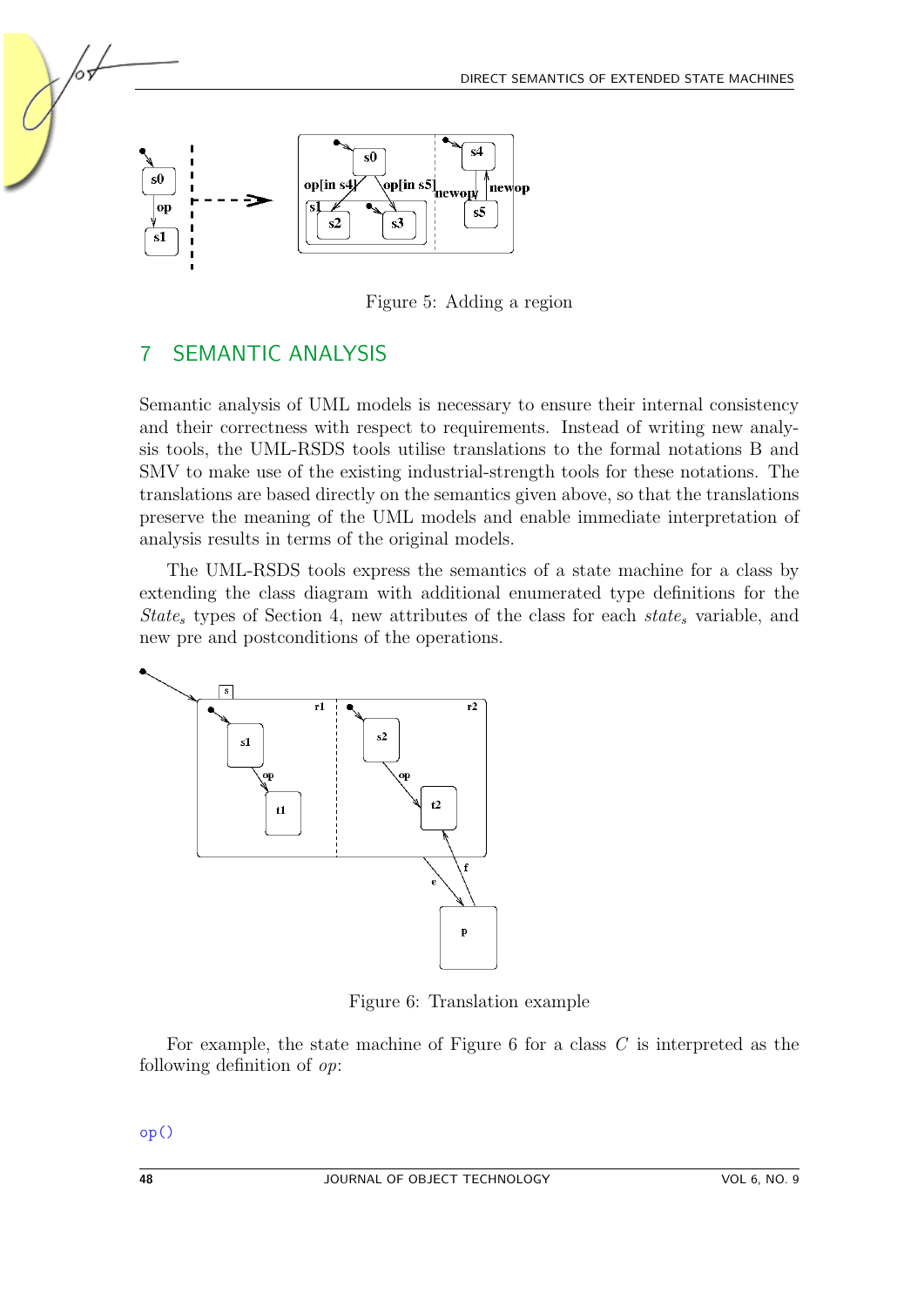```
pre: state_C = s & state_r1 = s1 or state_C = s & state_r2 = s2
post: ((state_C = s \& state_T1 = s1) @pre => state_C = s & state_r1 = t1) &
      ((state_C = s \& state_T2 = s2) (state_c = s \& state_T2 = t2))
```
In the translation to B, each class is interpreted in a B module, called a machine [\[13\]](#page-17-1). The structure of these modules corresponds closely to that of the class. For this example, a machine of the following form would be produced for class  $C$ , expressing the instance theory  $\mathcal{I}_C$ :

```
MACHINE C SEES SystemTypes
VARIABLES state C, state r1, state r2
INVARIANT state_C : StateC & state_r1 : State_r1 &
    state_r2 : State_r2
INITIALISATION state_C := s || state_r1 := s1 || state_r2 := s2
OPERATIONS
  op =PRE state_C = s & state_r1 = s1 or
        state_C = s & state_r2 = s2THEN
        IF state_C = s & state_r1 = s1 THEN state_r1 := t1 END ||
        IF state_C = s & state_r2 = s2 THEN state_r2 := t2 END
    END
```
#### **END**

Proofs of consistency and validation properties can then be carried out using a toolkit for B such as B4free [\[3\]](#page-16-5) or the B Toolkit [\[4\]](#page-16-6).

Translation to SMV allows temporal properties of specifications to be verified [\[2\]](#page-16-7).

An additional facility in the UML-RSDS toolset supports automated application of model transformations, such as the behaviour refinements described in Section [6.](#page-11-0) Also a search facility is provided, which attempts to construct an abstraction morphism between two state machines.

#### <span id="page-14-0"></span>8 RELATED WORK

Many approaches to defining the semantics of UML state machines use flattening to reduce a state machine with composite states and features such as history states to simple finite state machines in which there are only non-composite states and simple (single source, single target) transitions without pseudostates [\[6,](#page-16-8) [19\]](#page-17-7). The problem with this approach is that the structure of the original model will be lost and the number of states and transitions to be considered increase significantly. For example, the simple parallel machine of Figure [6](#page-13-2) expands to the flattened model of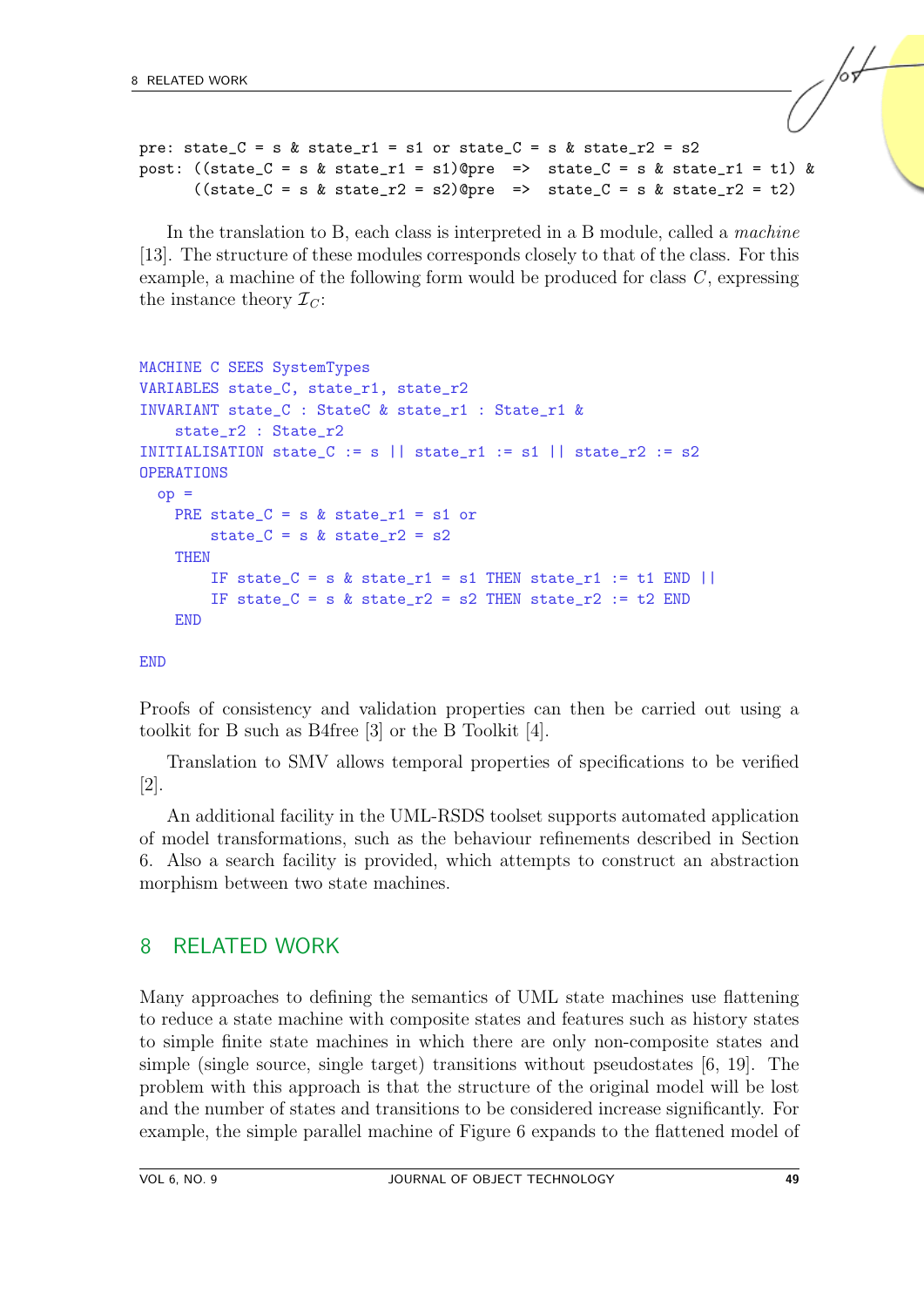Figure [7.](#page-15-0) In this version the meaning of the model is less clear, and its semantic representation is more complex.



<span id="page-15-0"></span>Figure 7: Flattened parallelism example

As far as possible, our semantics represents the meaning of state machines in notations which are close to UML class diagram and OCL notations. The semantics may therefore be more accessible to UML users than semantics which use external formalismssuch as Petri Nets  $(19)$  or term algebras  $(17)$ . An axiomatic semantics is also well-suited for use with logic-based semantic analysis tools such as B. Compared to [\[17\]](#page-17-8) we do not represent sync states, however we can express the semantics of time-triggered transitions using the RAL formalism [\[15\]](#page-17-2), extending [\[17\]](#page-17-8).

The approach of [\[16\]](#page-17-9) is close to ours, but translates directly into B from statecharts, instead of utilising an underlying axiomatic semantics. Elements of UML state machine notation such as time triggers, which require a temporal logic semantics, are not handled by this approach.

## 9 FUTURE WORK

For behavior state machines, there are unclear semantics concerning entry actions and do activities, in particular. We can use the idea that entry actions are designed to establish state invariants (the state is stable when these invariants hold true – page 546 of [\[20\]](#page-17-3)), and therefore they occur just before entry of the state, meaning that a transformation which moves the entry actions to the end of the actions of each incoming transition of the state is an equivalence. Do activities op which are continuously executed while in a state s also may be designed as refinements of state invariants. They satisfy an axiom of the form

 $\varphi_s \Rightarrow \#active(op) = 1$ 

where  $\#active(op)$  counts the number of active executions of op at a time.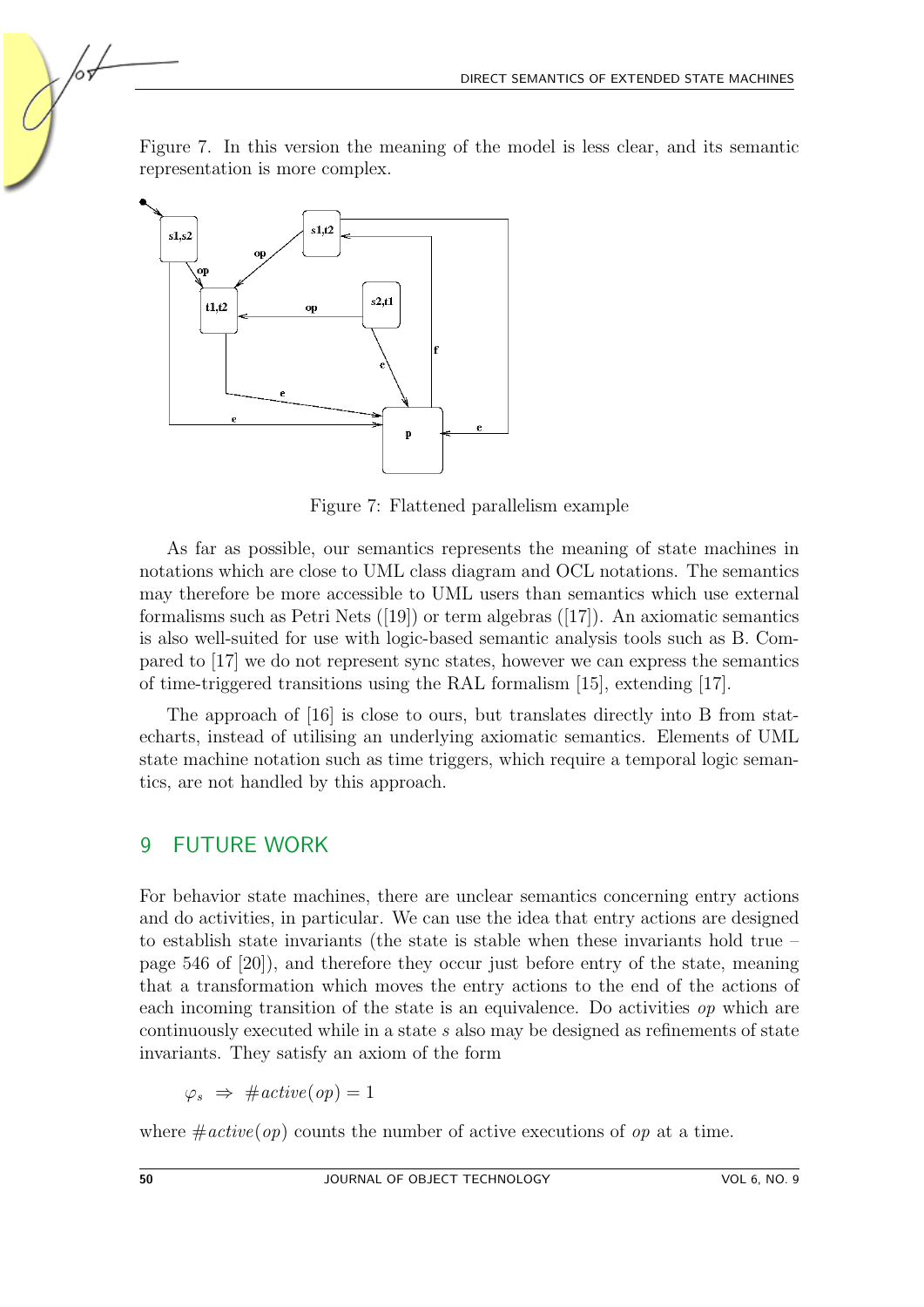A do-once activity of state s, which generates a completion event on its termination, can be modelled as an initial transition to a final state (within  $s$  if  $s$  is basic, or in a new region of s otherwise).

#### 10 CONCLUSION

We have defined an axiomatic semantics for a large part of UML 2 state machine notation, using the informal OMG Superstructure definition of the semantics as the basis. Our semantics resolves ambiguities and incompleteness in the informal semantics, in the areas of transition priority and history behaviour. It is used as the basis for semantic analysis using proof and model-checking tools, in the UML-RSDS toolset [\[14\]](#page-17-10), and these have been applied to large reactive system case studies [\[9\]](#page-16-9).

The axiomatic semantics approach has the advantage of expressing UML semantics in a high-level manner, in a formalism which is similar to, but independent of, UML.

### **REFERENCES**

- <span id="page-16-1"></span>[1] J-R Abrial. The B Book: Assigning Programs to Meanings. Cambridge University Press, 1996.
- <span id="page-16-7"></span>[2] K. Androutsopoulos, Verification of Reactive System Specifications using Model Checking, PhD thesis, King's College, 2004.
- <span id="page-16-5"></span>[3] B4free, http://www.b4free.com, 2007.
- <span id="page-16-6"></span>[4] B-Core UK Ltd., The BToolkit, 2006.
- <span id="page-16-4"></span>[5] S. Cook, J. Daniels, Designing Object Systems: Object-oriented Modelling with Syntropy, Prentice Hall, 1994.
- <span id="page-16-8"></span>[6] W Damm, B Josko, A Pnueli, and A Votintseva. A discrete-time UML semantics for concurrency and communication in safety-critical applications. Science of Computer Programming, (55):81–115, 2005.
- <span id="page-16-0"></span>[7] H. Fecher, J. Schonborn, M. Kyas, W-P de Roever, 29 New Unclarities in the Semantics of UML 2.0 State Machines. In Formal methods and software engineering ICFEM 2005, volume 3785 of LNCS, pages 52–65. Springer, 2005.
- <span id="page-16-3"></span>[8] J Fiadeiro and T Maibaum. Sometimes "tomorrow" is "sometime". In Temporal Logic, volume 827 of Lecture Notes in Artificial Intelligence, pages 48–66. Springer-Verlag, 1994.
- <span id="page-16-9"></span>[9] P. Kan, Specification of Reactive Systems using RSDS, PhD thesis, King's College London, 2006.
- <span id="page-16-2"></span>[10] K. Lano, Logical Specification of Reactive and Real-Time Systems, Journal of Logic and Computation, Vol. 8, No. 5, pp 679–711, 1998.

/sŁ